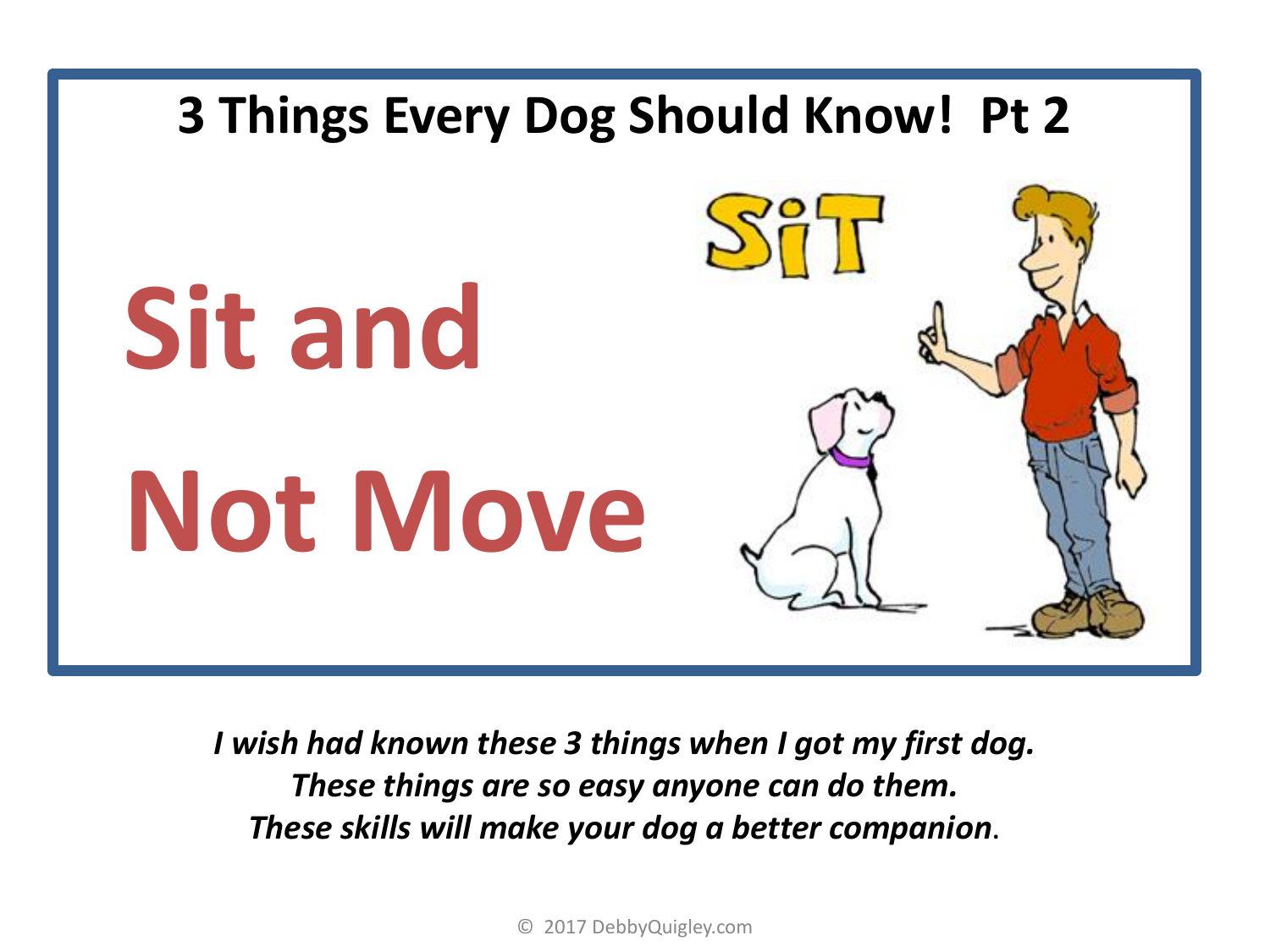# **Sit and not move**

## **Why is it important?**

- This is an exercise in self-control for your dog, so don't be discouraged if it takes a while for your dog to master.
- It is particularly challenging for puppies and high-energy dogs. After all, they want to be on the move and not just sitting there waiting.
- Take your time and make sure your dog has mastered the skill.



My dog can sit.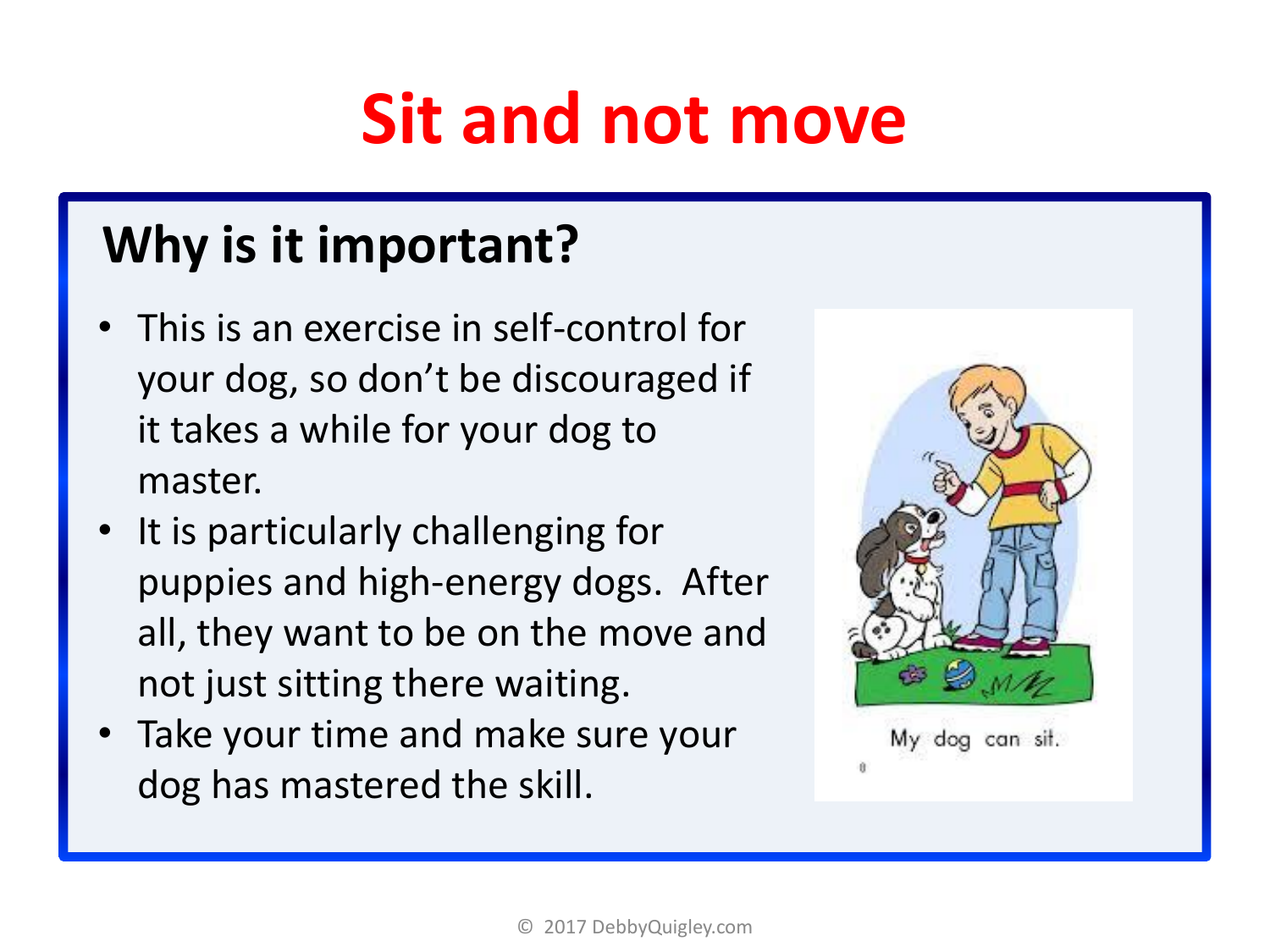## **Real Life Experience**

### *The reason I believe in a "Sit and Not Move".*

**Years** ago while I was training my Shetland Sheepdog, Nessie, I learned the importance of a reliable quick sit where my dog would not move. This experience also taught me the value of a dog waiting at doors. One morning I was heading out to get the newspaper. When I opened the door, I spooked a cat that had been sleeping on the doorstep. No I didn't know it was there. Scared the devil out of me! Nessie, being the great herding dog that she was, decided to bolt past me and out the door. The cat and Nessie took off across the street. Finally I got my thoughts about me and called her. The good girl that she was, she turned and headed back to the street. You see what is coming. I looked up and a truck had just turned down my street. Panic set in. I knew he would be hit her if she continued coming to me so I screamed "SIT"! Nessie sat. As the truck passed by I started to hope and pray. Well the truck passed and Nessie was still sitting and looking at me. I ran over to her and praised her BIG TIME for sitting and staying there. We went home and I gave her loads of treats. I was so happy I had taught her a solid sit!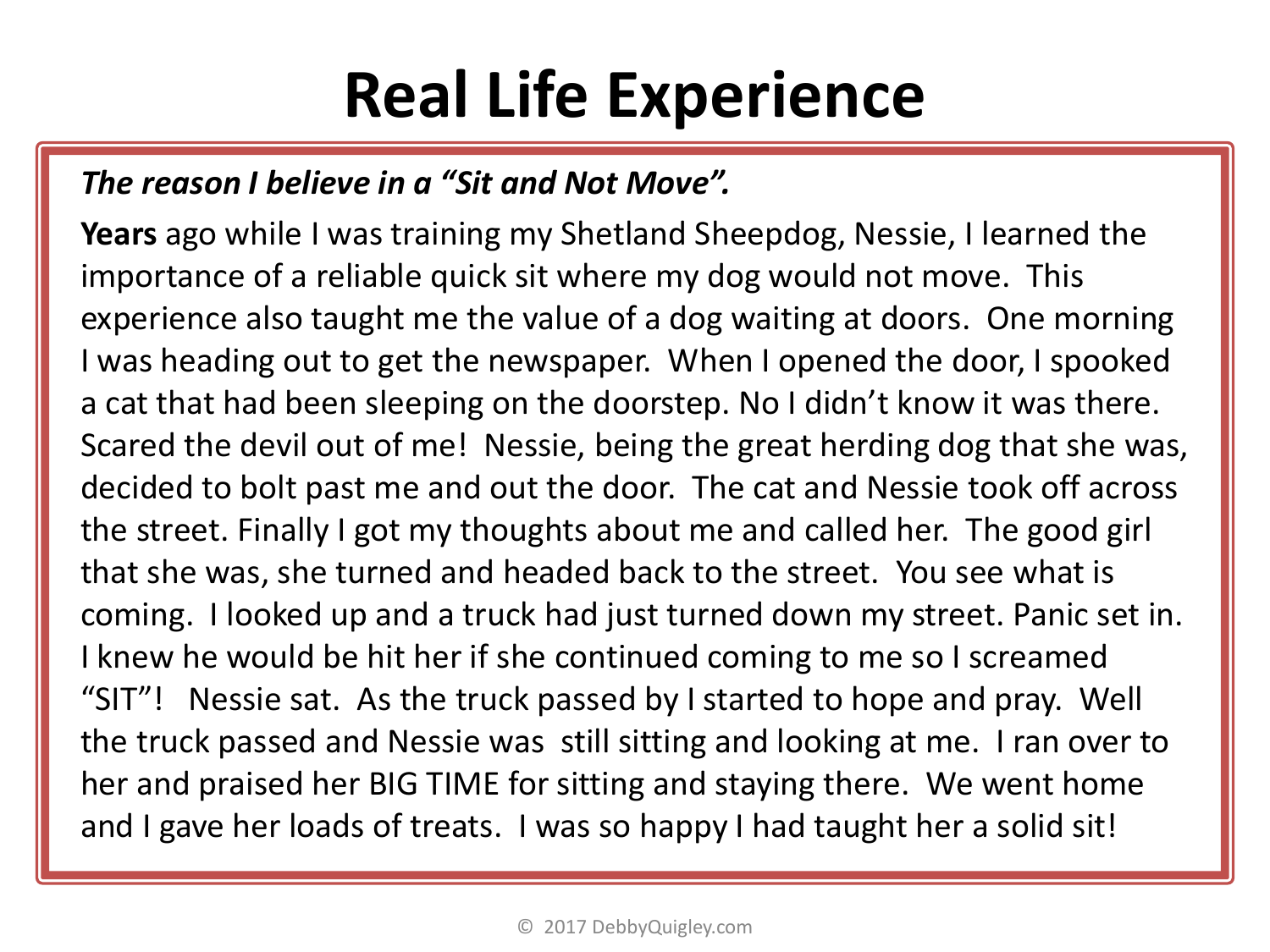### **Objective**

• To teach your dog to remain in a stationary position, learn selfcontrol and not move until released.



**What it will enhance**  This is a great self-control exercise that will help your dog learn patience and act in a calm manner.

NOTE: The sit and not move is a "life" skill. In other words this skill can save your dogs life!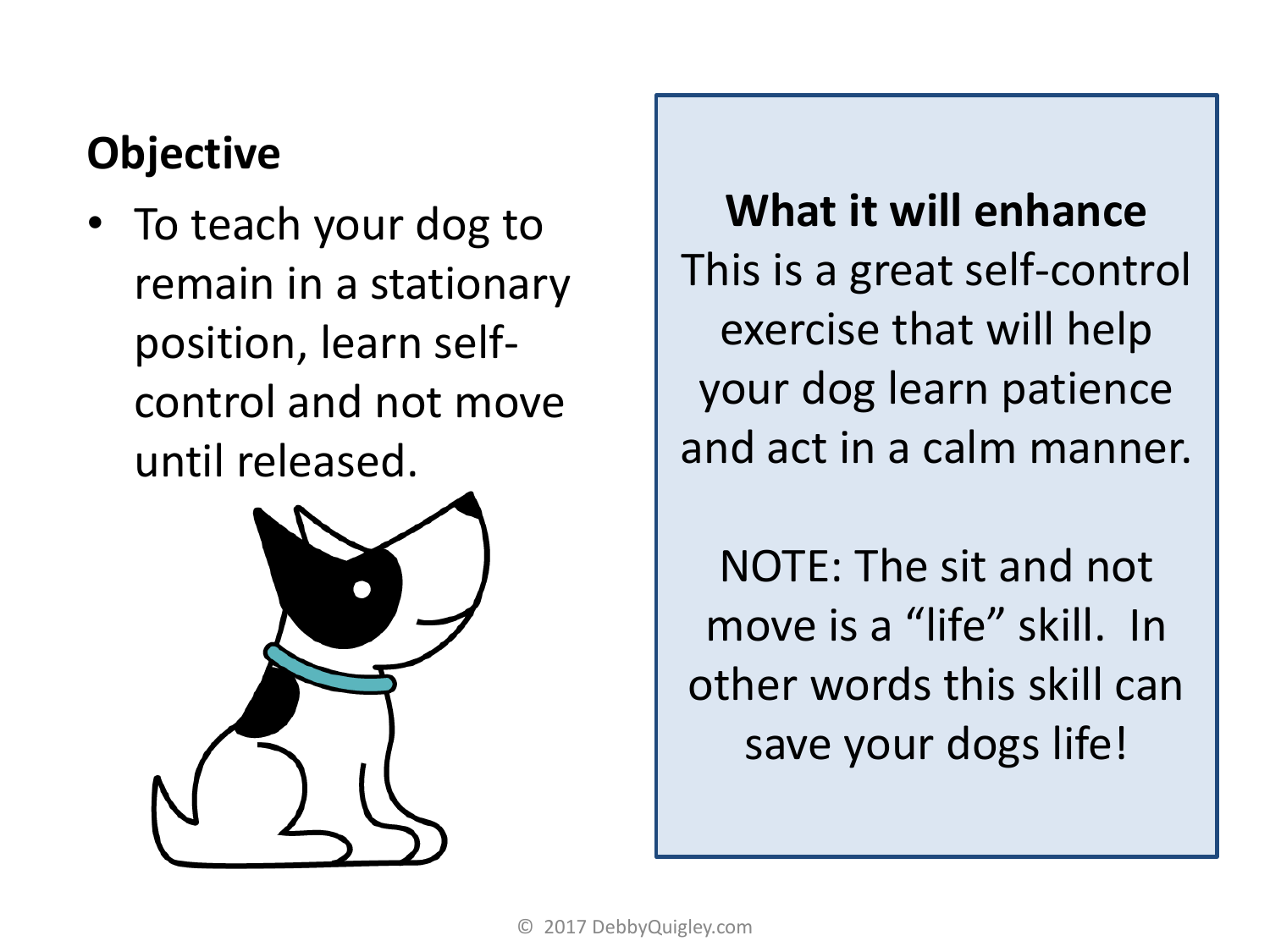# **What you need**

**This is one of the easiest skills to teach your dog/puppy.**

**All you will need is some soft yummy treats.** 

**I find Amazon a great place and so easy as my purchase is delivered to my door. I have listed one of my favorite types below with a link.**



[Amazon](http://amzn.to/2rbkPvg) **[Triumph Dog Turkey, Pea,](a href="https:/www.amazon.com/SportDOG-Brand-Gonia-Special-Whistle/dp/B001F0IPM4/ref=as_li_ss_il?s=pet-supplies&ie=UTF8&qid=1493670906&sr=1-16&keywords=dog+whistle&linkCode=li2&tag=dogwdogtrai-20&linkId=abed160f2affbba0f5472a9af5715234" target="_blank"><img border="0" src="//ws-na.amazon-adsystem.com/widgets/q?_encoding=UTF8&ASIN=B001F0IPM4&Format=_SL160_&ID=AsinImage&MarketPlace=US&ServiceVersion=20070822&WS=1&tag=dogwdogtrai-20" ></a><img src="https://ir-na.amazon-adsystem.com/e/ir?t=dogwdogtrai-20&l=li2&o=1&a=B001F0IPM4" width="1" height="1" border="0" alt="" style="border:none !important; margin:0px !important;" /)  [& Berry Grain Free Jerky,](http://amzn.to/2rbkPvg)  [24-Ounce](http://amzn.to/2rbkPvg)**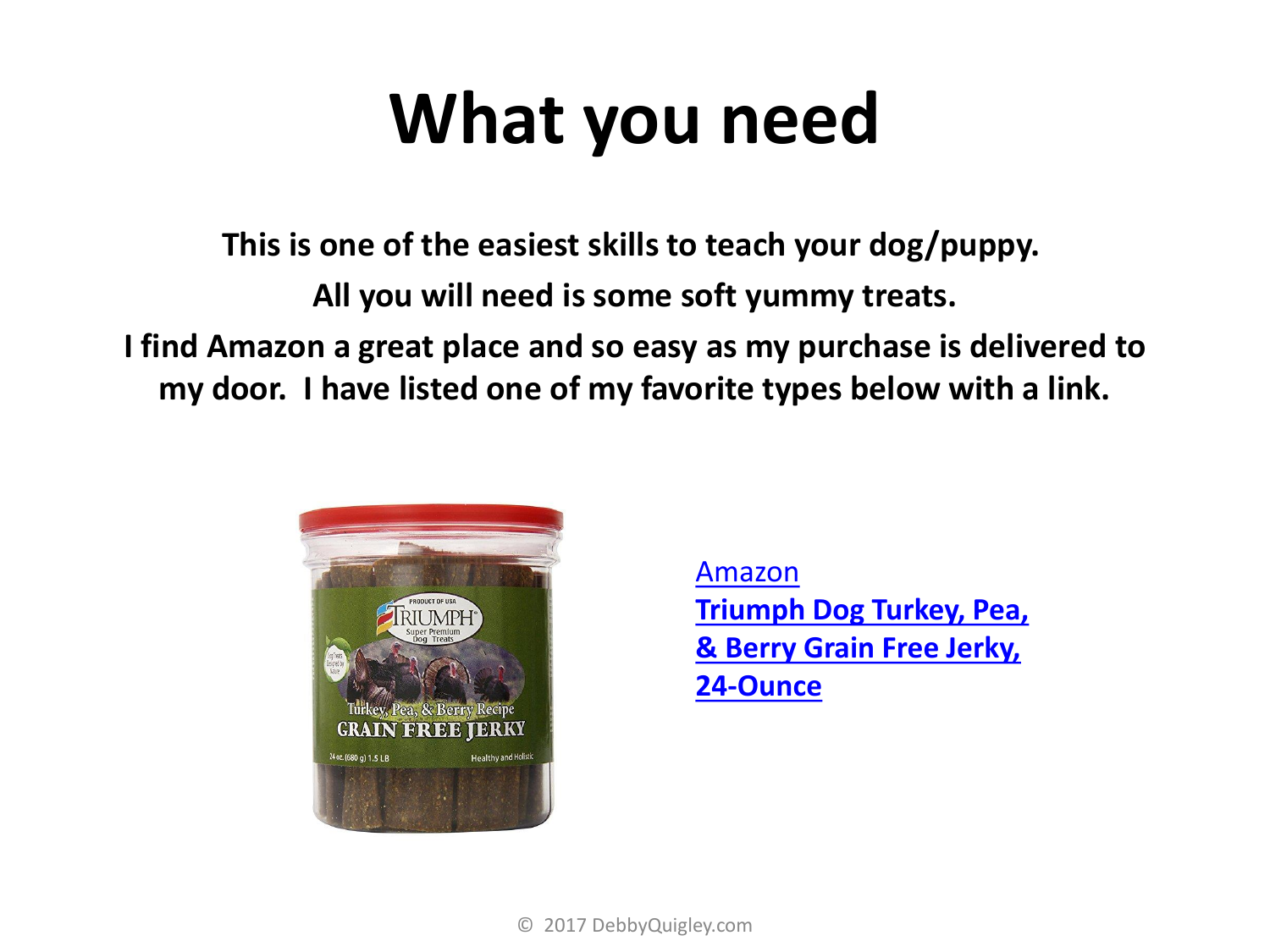# **How to teach it.**

## **The Sit -**

- Hold a treat close to your dog's nose.
- Move your hand with the treat in it up slightly, allowing your dog's head to follow the treat and his bottom to lower.
- Once he's in a sitting position, say "Sit". Praise and give him the treat.
- After several training sessions, start saying the word "Sit" as you are lifting up your hand with the treat in it.
- Now begin to say "Sit" prior to raising your hand with the treat in it.
- Over time, wean off the raising your hand with the treat in it.
- Remember do not give your dog the treat until he is in a sit.
- Before attempting this part of the exercise, make sure that your dog knows how to "Sit". For the first few sessions, train your dog in a familiar distraction free location. Reward your dog WHEN he is in a sit.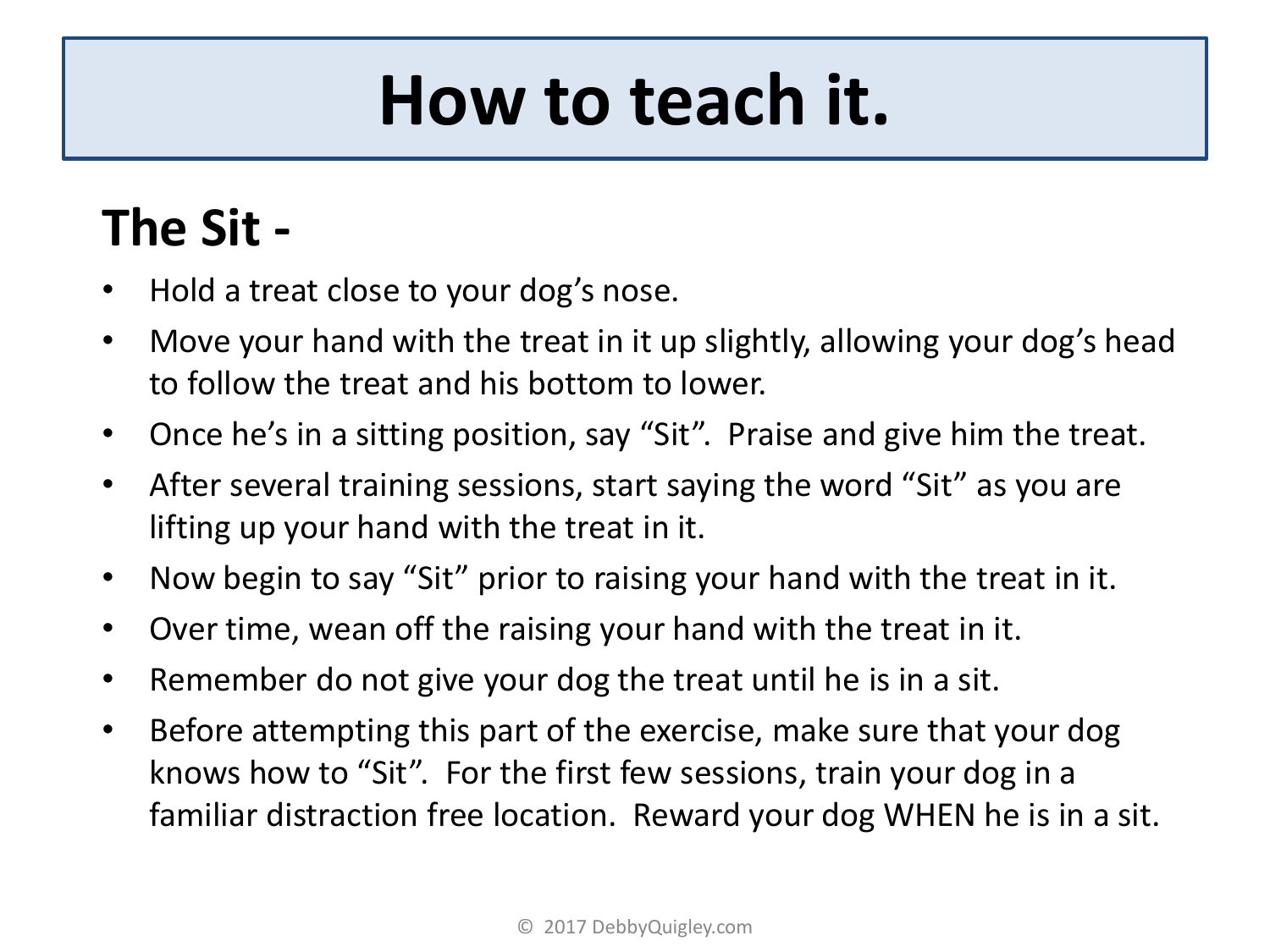# **Remaining in place - Staying**

- Have your dog on a leash and some treats in your hand. Be in a distraction free location.
- Ask your dog to "Sit" and move in front of your dog.
- Start to slowly deliver a treat to your dog. Give him some feedback for his effort.
- If he holds the "Sit", give your dog the treat. Then release your dog upward to another treat. Releasing your dog in this manner will keep your dog in an "active" mind set.
- Begin the process again with your dog in a sit and delivering the treat straight to him.
- Once your dog is holding the sit, start delivering the treats more slowly.
- Gradually increase the number of treats you deliver to your dog before releasing him from the sit. The more treats and the slower you deliver the treats, the longer your dog stays in position.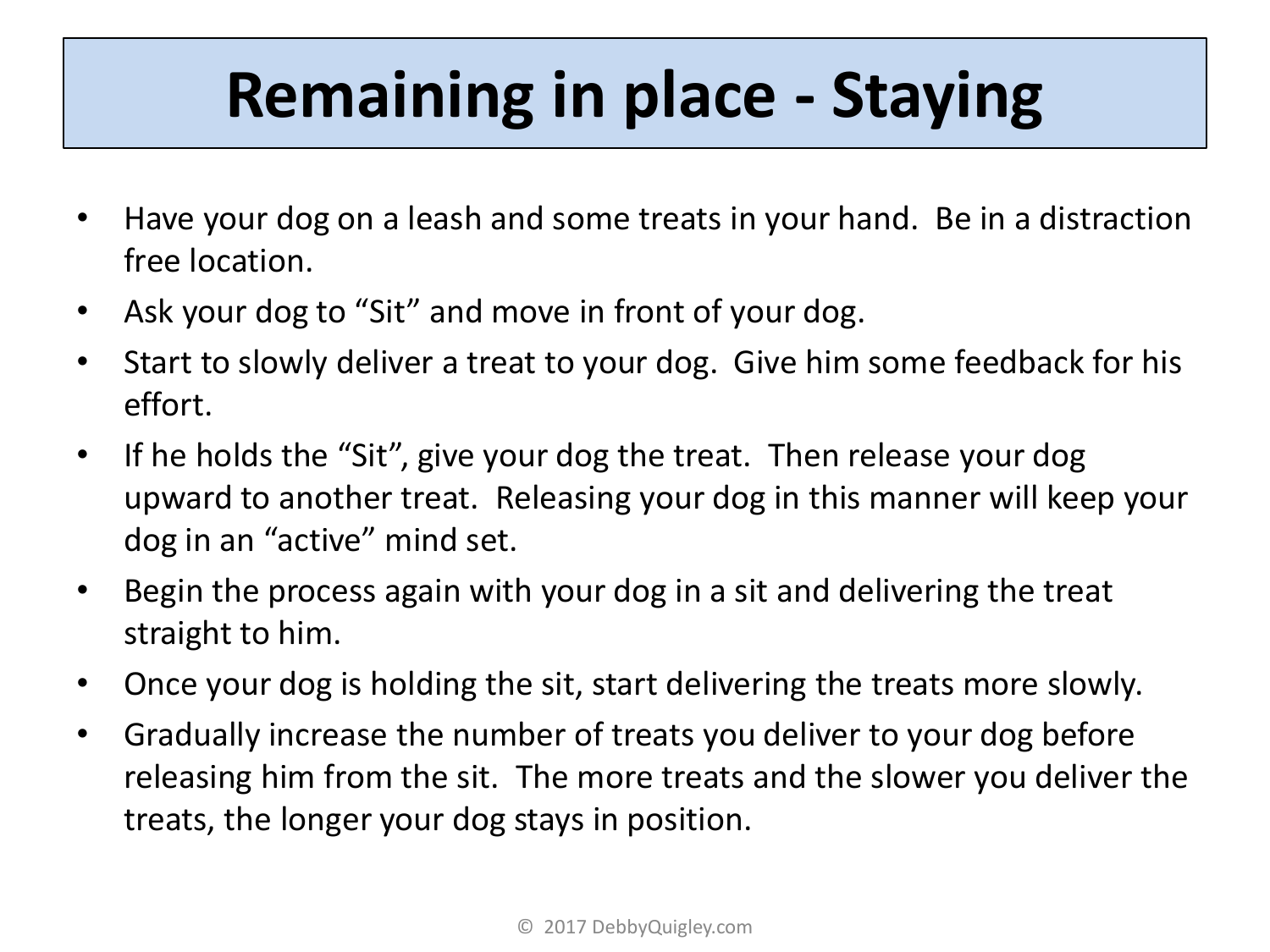# **The next step is to change the angle the treat is being delivered**.

- Once again, place your dog in a sit and stand in front of your dog.
- As soon you are in front of your dog, start to deliver a treat slowly.
- If he remains in position, take another treat and again deliver the treat slowly but this time from a different *angle*. For example, if your delivered the treat from your dog's right or left side, now do so from over his head. etc.
- Give your dog verbal feedback. Saying "good boy" about his successes.
- Repeat this process over many training sessions.
- Randomize the number of treats you delivery to your dog during each repetition. Sometimes slowly deliver 2 treats and the next time deliver 5, etc.
- *What you are doing is building an association in your dog's mind between him maintaining position and being reinforced with the treat.*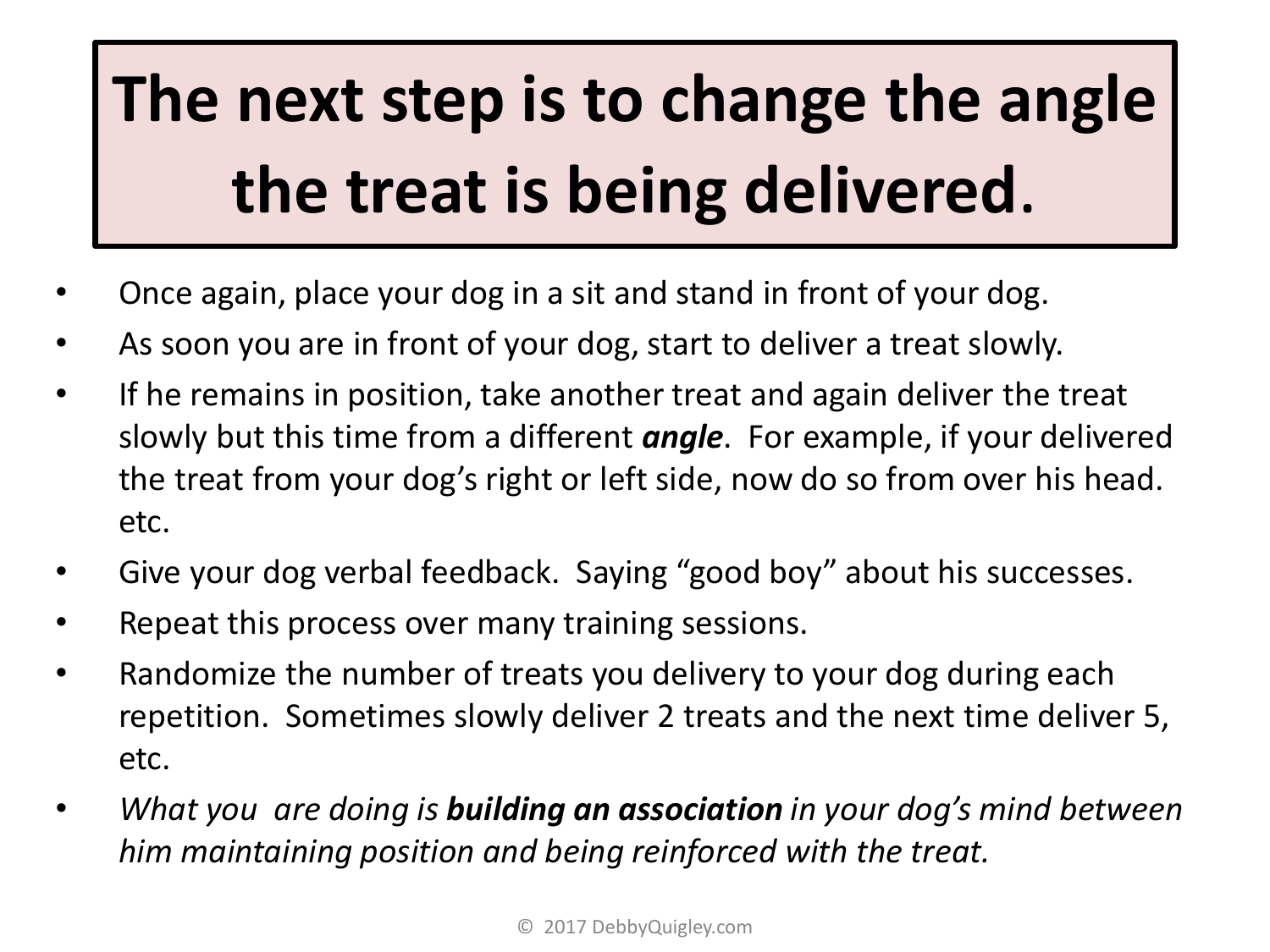# Adding new variables.

- Up until now you have been working in a familiar environment that was free from distractions and you have been standing in front of your dog.
- Now it is the time to start mixing it up a little.
- This step will start testing the dog's knowledge of his job under different situations and in a variety of environments.
- Only change one variable at a time. (See [Success is in the Proofing](http://debbyquigley.com/success-is-in-the-proofing/) book for additional information.)
- Start by going to a new location, then try moving around your dog more, or add distractions such as other dogs in the area.

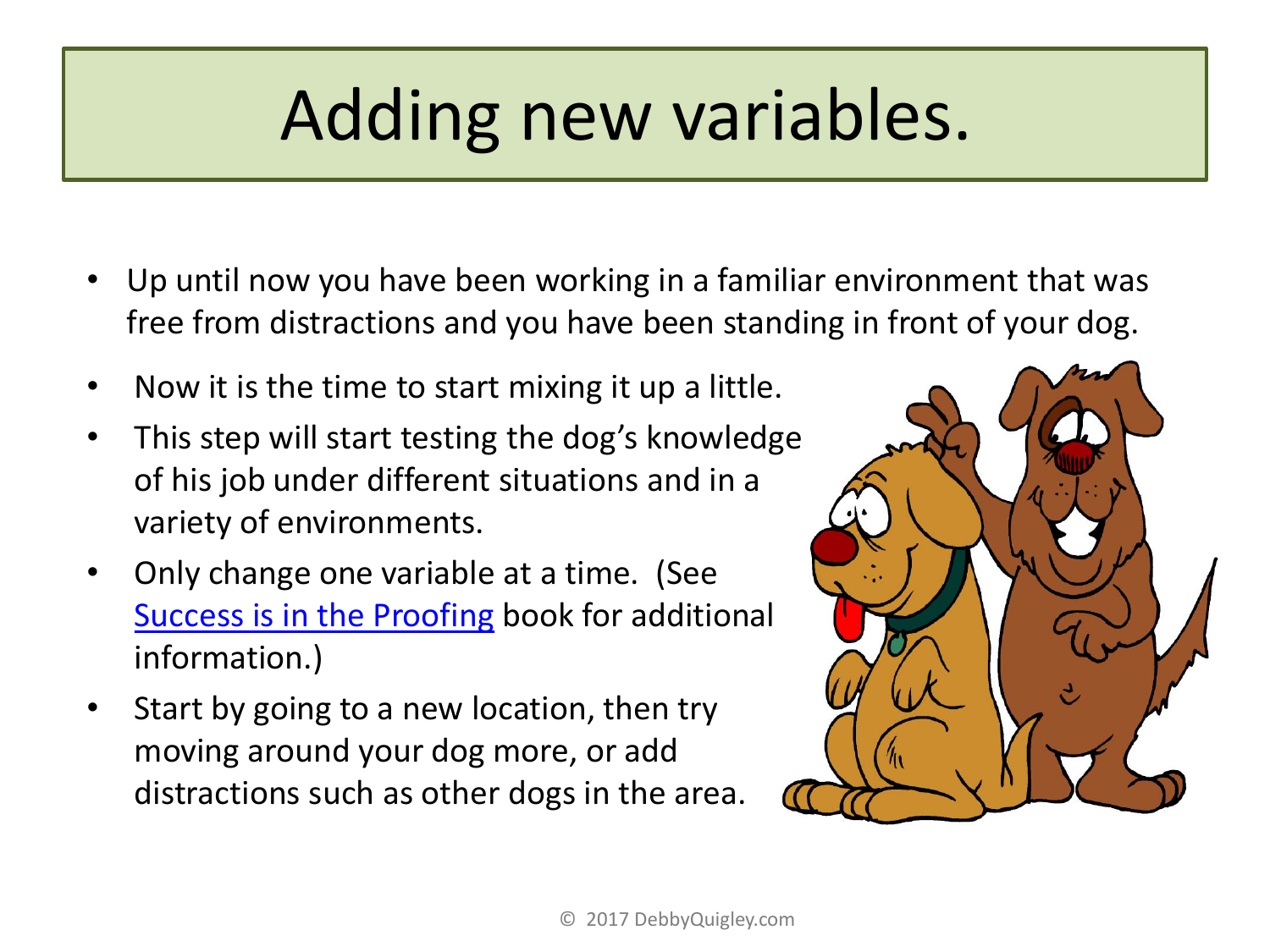# Adding new variables cont…

- Lastly, testing your dog planting his feet.
- Start with your dog in a sit.
- Slowly apply a constant and gentle pressure with one hand to your dog's shoulder.
- If your dog resists your pressure and stays in his sit, praise and remove your hand. Slowly deliver a treat followed by an energizing release.
- If your dog moves with your pressure or push, use your free hand to apply counter pressure on the opposite side of the dog. For example, if I apply pressure on the right shoulder and my dog moves, I will use my free hand and place it on my dog's opposite shoulder while still applying the pressure or push. The extra stabilizing hand shows your dog how to counter-balance and resist the pushing hand.
- Remember to end with a reward and energizing release to a treat when your dog completes his work correctly.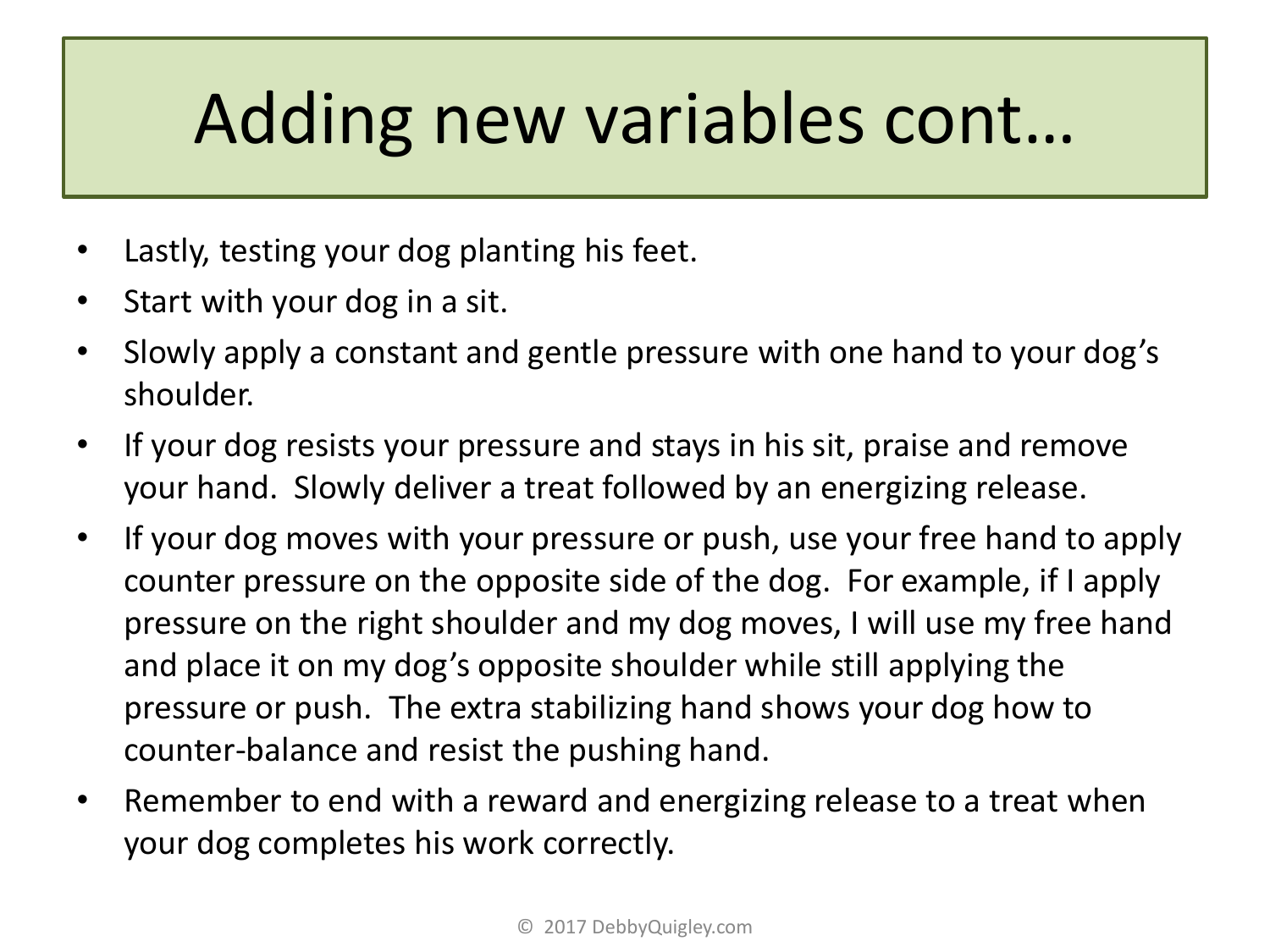#### **Reminders:**

- Sit means sit. A "Stay" command is not needed.
- No movement of your dog's feet are allowed.
- $\triangleleft$  No sniffing your dog must "think" about the stay.
- ❖ Don't rush to get distance. A solid foundation will give you a solid stay!
- **Be aware of inadvertently** teaching incorrect behaviors, i.e. when you tell your dog to sit, etc. make sure you release your dog and he doesn't release himself.

### **What to Watch for:**

Your dog should not lean forward when delivering the treat. The lean is the first step to moving as is tail wagging.

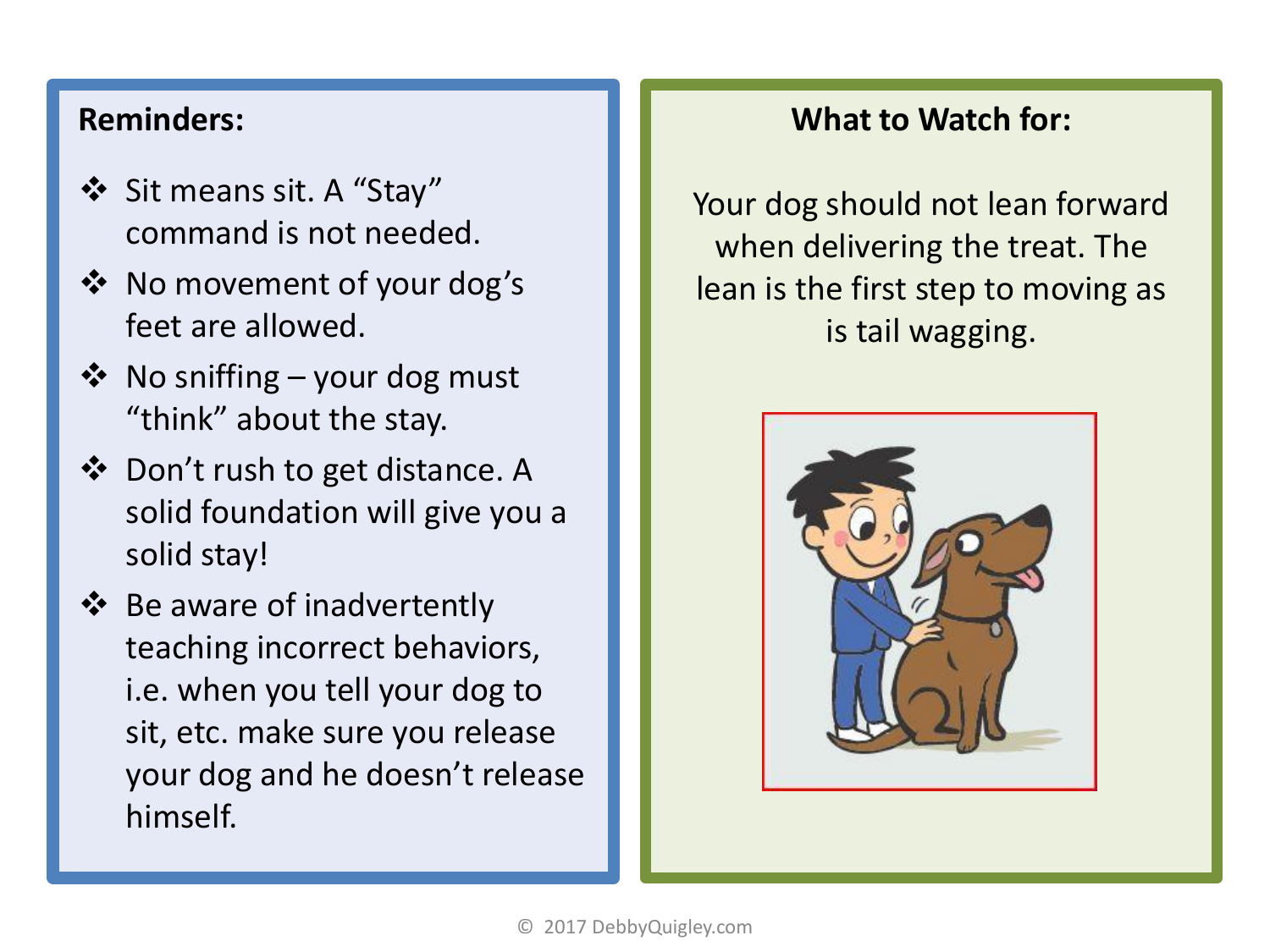

- Take your time and thoroughly teach each step.
- Worked close until your dog is confident and solid in the sit.
- Over time gradually add angles or distance.
- Only increase one difficulty at a time.
- Test and proof a little once you feel your dog is solid on the sit.
- After you have done the training your dog should have a GREAT understanding of Sit!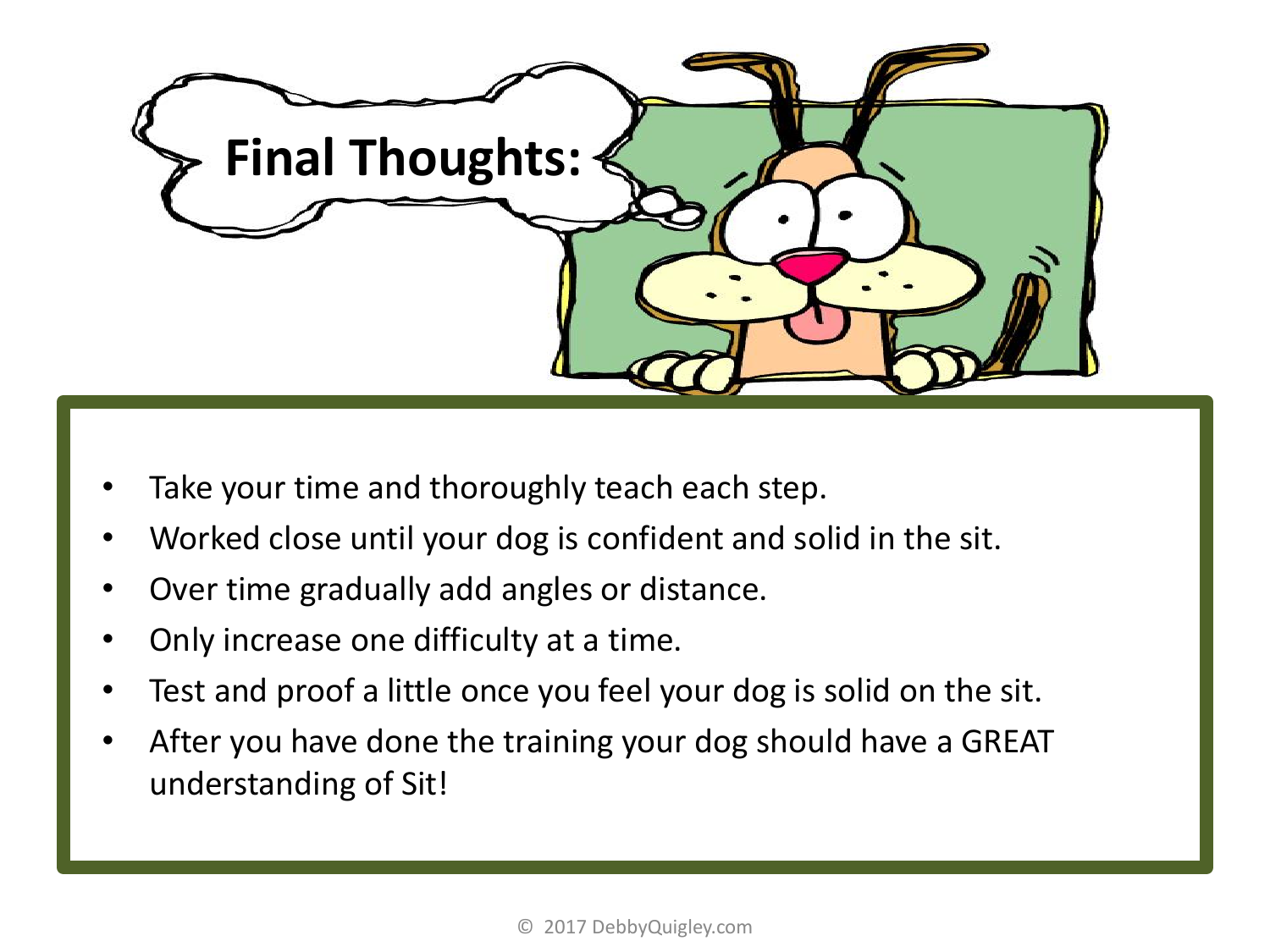# I hope you have enjoyed this second part of **3 Things Every Dog Should Know!**



I would love to hear from you. If you have questions or comments, please feel free to AskDebbyQ.com.